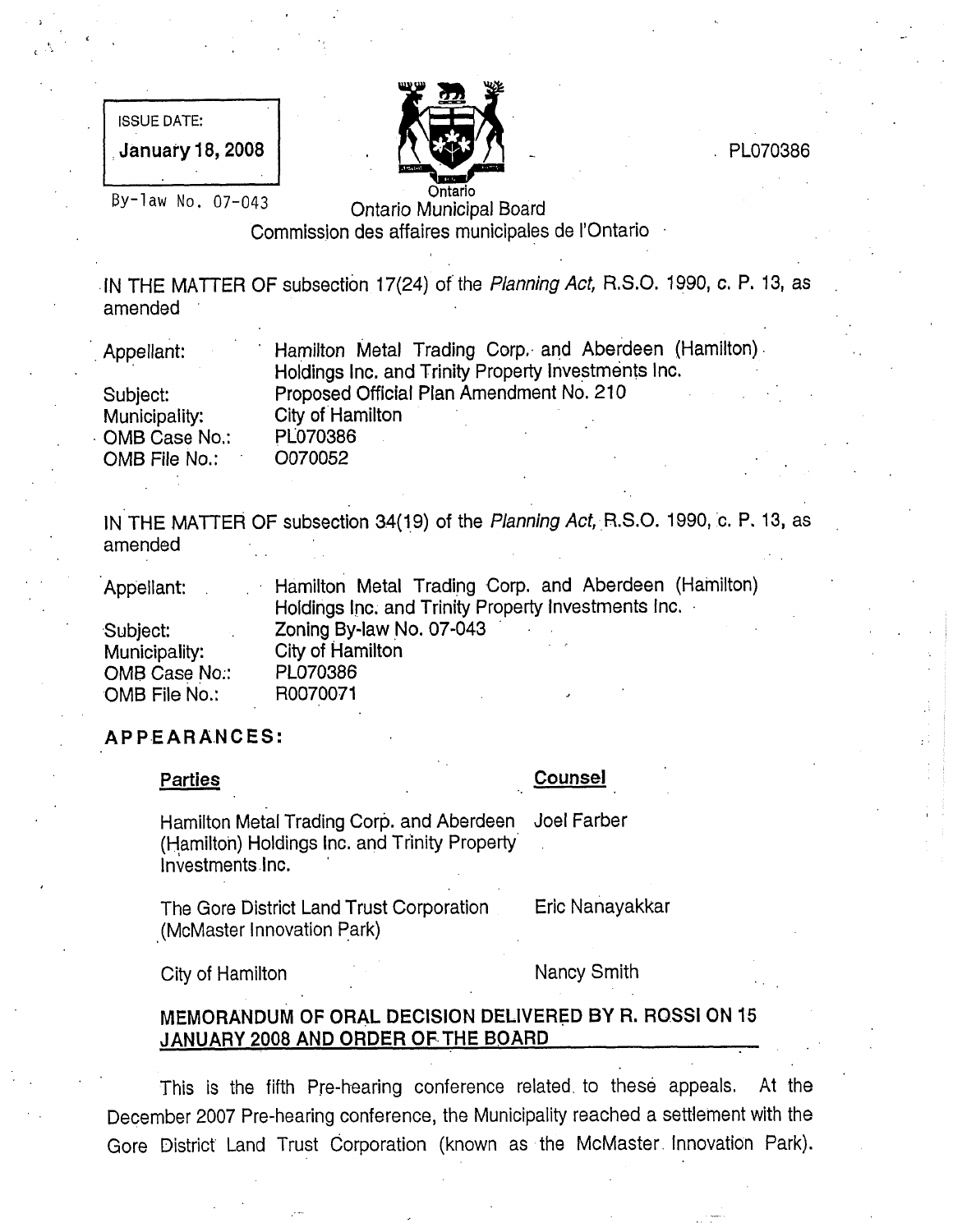## - 2 - PL070386

Specifically, the West Hamilton Innovation District is the entire piece of land that the City has envisioned as a research and development park. A portion of these lands comprises the McMaster Innovation Park and this is the portion of land that was dealt with in the December Pre-hearing conference settlement. At that time and on consent, the Board approved both Official Plan Amendment 210, as amended, and the Zoning • By-law Amendment 07-043 as it related to the City and Gore. At that Pre-hearing conference, Mr. Farber, on behalf of the "Trinity" group, expressed no objection to the settlement that the City and Gore had reached.

4..

Mr. Farber advised the Board at today's fifth Pre-hearing conference that the owners of Aberdeen (Hamilton) Holdings Inc. and Hamilton Metal Trading Corp. wrote to Mr. Farber to dispute details of Mr. Farber's retainer. Mr. Farber provided the Board with their letter, his letter of response to the principals and a related Agreement of Purchase and Sale binding Trinity Properties Investments Inc. and Hamilton Metal Trading Corp. and Aberdeen (Hamilton) Holdings Inc. The Board received those .documents and it placed the items on the file but they are not exhibits to these proceedings.

The Board met privately with the Parties to consider the matter of the disputed retainer and to determine the impact of that matter on these proceedings. After fruitful discussions, the Board determines that at the time of the December 2007 pre-hearing and the presentation of settlement details, all Parties were in agreement regarding the resolution of the Gore (McMaster) appeal. At that time, the principals in Aberdeen and Hamilton Metal had not expressed a concern with Mr. Farber's retainer. •The Board determines that his clients' concern and resolution of the retainer issue are matters clearly beyond the purview of the Board's jurisdiction and do.not affect the agreement reached in December 2007.

The Board also agrees with Ms Smith that the City must know with whom it is dealing and the Board is satisfied that the components of the "Trinity" group and its representing Counsel, Mr. Farber, were known to all Parties in December 2007 and that no objection to the resulting McMaster settlement was raised. The Board will provide the "Trinity" group with a period of up to four weeks to meet with Mr. Farber to discuss how they intend to proceed with the balance of the pre-hearing and hearing processes so that the City, and by extension, interested participants and the general public might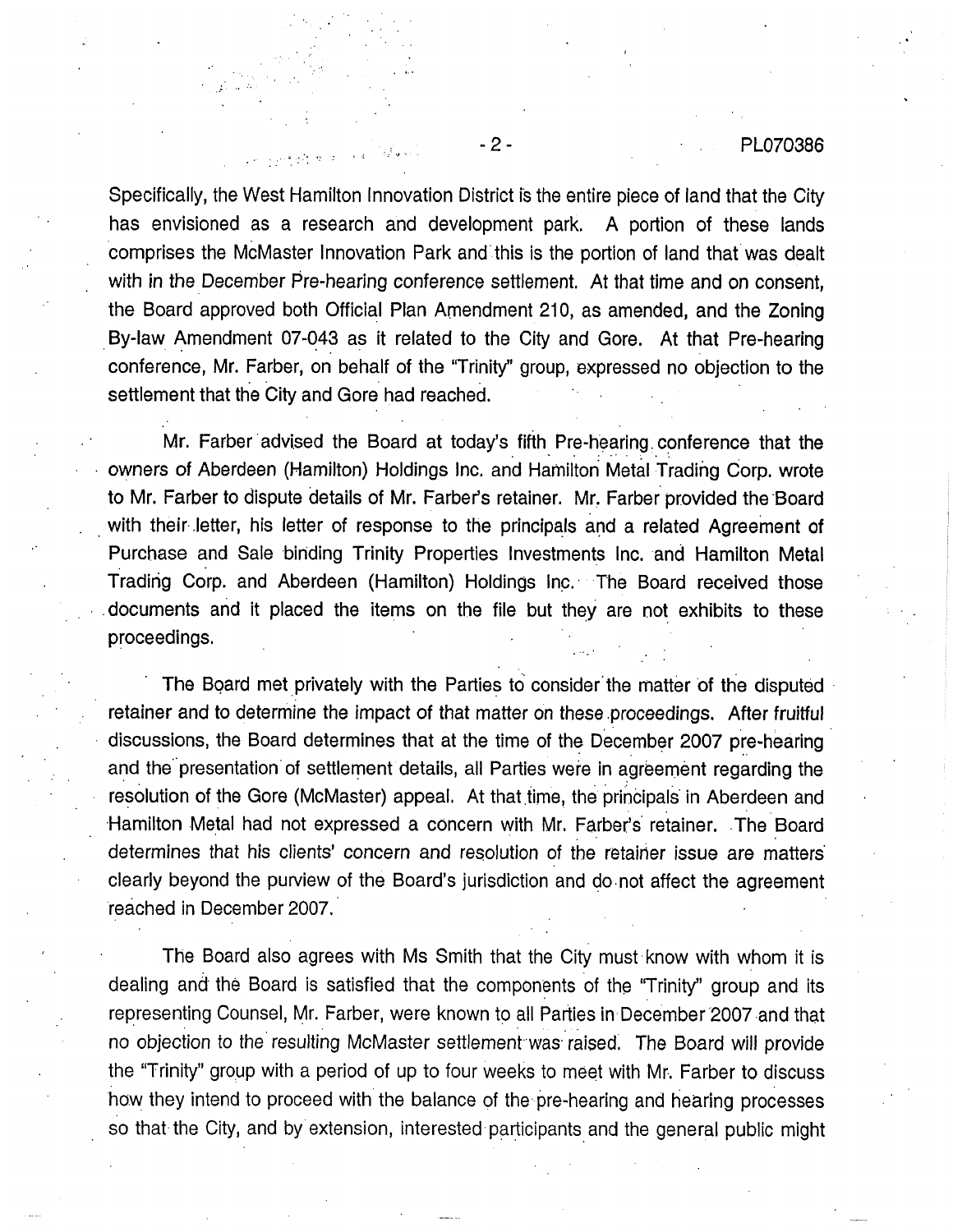# -3- PL070386

know who will represent Hamilton Metal Trading Corp. and Aberdeen (Hamilton) Holdings Inc. in respect of the balance of the appeals and these entities' relationship with Trinity Property Investments Inc. The Board also directs Mr. Farber to advise the Board on the precise nature of Trinity Property Investments Inc.'s status in these and subsequent proceedings. Mr. Farber will provide the Board with as much information as possible in this regard and furnish all relevant supporting documentation. .

Mr. Farber provided some contextual information regarding the Parties. he has represented during the Pre-hearing conferences. He advised the Board that the implementing planning instruments for the subject lands were approved in February 2007. The impact of that approval on the Hamilton Metal Trading Corp. and Aberdeen (Hamilton) Holdings Inc. renders the existing uses as legal nonconforming. Mr. Farber submitted that the approval hampered the development potential of those lands by removing existing uses that would have been allowed in the broader underlying K zoning that currently exists. The aforementioned two Parties have appealed those planning instruments to the board in their entirety. .

In November 2007, Trinity Property Investments Inc. entered into an agreement of purchase and sale (on file) with these two vendors, at which time it assumed carriage of the appeals. The Parties' intention was to pursue a mixed-use proposal including an office component and a retail commercial component on the vendors' lands - Something that would not be permitted by the planning instruments. The Board reaffirms its direction for Mr. Farber to inform all Parties as to the status of Trinity in respect of the Aberdeen and Hamilton Metal appeals.

Mr. Farber noted that there was an apparent sense of urgency on the City's and McMaster's parts to at least have the McMaster Innovation Park proposal proceed as soon as possible, which is why an April 2008 hearing date was set. However, with today's Order approving the December 2007 settlement (approving the zoning the• permit the McMaster Innovation Park scheme to proceed), there is no need for the April 2008 hearing.

Could the Board reasonably require• the Trinity group to proceed on the April date? The Board notes that the Trinity group joined these proceedings in November 2007, representing Aberdeen and Hamilton Metals in their appeals. With the Parties'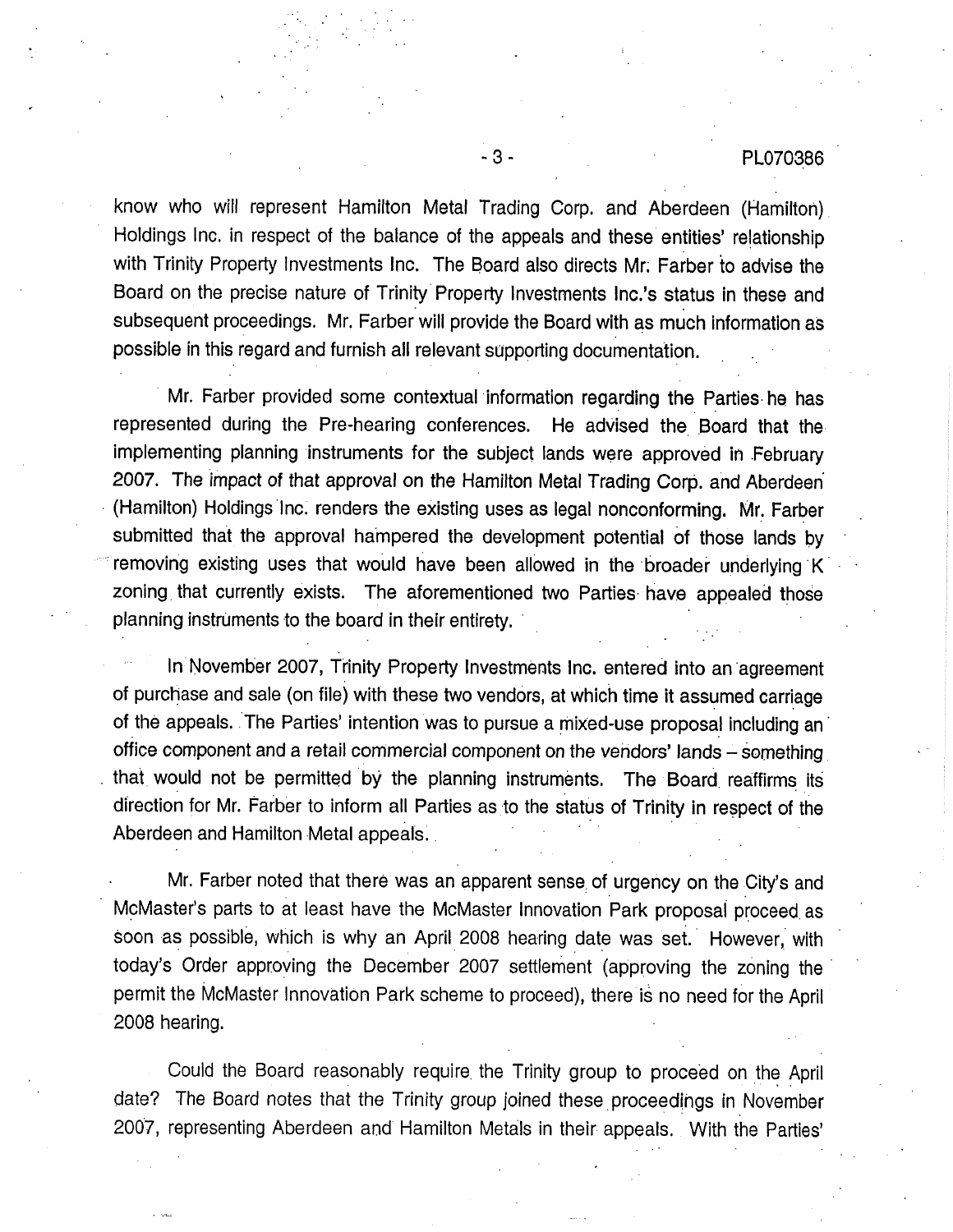#### -4- PL070386

proximity to the McMaster lands, Mr. Farber advised the Board that there is a substantial amount of background work for the Trinity group to complete in order to justify its project. In addition to determining the feasibility of the development itself regarding environment issues, traffic, engineering, etc, there is also work to be done on the justification for the proposed land use. The Board appreciates that the Trinity group would be unable to have a complete package ready to proceed in April. Further, the City advised the Board that its planning department also requires sufficient time to review the Trinity materials and time to allow for public consultation on what they will propose.

In this regard, the Board determines that the timeframes are not feasible for all Parties to meet and it hereby cancels the April 2008 hearing date. However, the Board directs the three components of the Trinity group to have their completed materials filed with the City of Hamilton on or before June 15, 2008 and to furnish electronic copies to persons listed on the attached mailing list.

A sixth Pre-hearing conference will be held on Monday, September 15, 2008 at 10:00 a.m. in Hamilton. The Parties will keep the Board fully apprised of ongoing discussions and developments. In respect of the retainer issue, the Board may be spoken to insofar as that matter results in confirmation of •Mr. Farber's status or retention of alternate counsel. The Parties must also advise the Board whether there is the potential for settlement discussions. Should such an opportunity not present itself, the Board intends to set a subsequent date for submission of a consolidated issues list shortly after the September  $15<sup>th</sup>$  date with a hearing date set for late-Fall 2008. Parties are hereby notified through this Order to make themselves available for the Boardassigned dates. No further notice will be given.

Having now received the finalized settlement document presented at the December 2007 Pre-hearing conference, the Board orders that the appeal of The Gore District Land Trustee Corporation on behalf of The Gore District Land Trust be allowed in part. The Board amends the former City of Hamilton Official Plan with the attached Official Plan Amendment (Attachment 1) in relation to 270 and 175 Longwood Road South as shown on the Location Map (Attachment 2). The Board amends the City of • Hamilton Zoning By-law with Zoning By-law No. 07-043 (Attachment 3) in relation to 270 and 175 Longwood Road South as shown on the Location Map. The Board orders that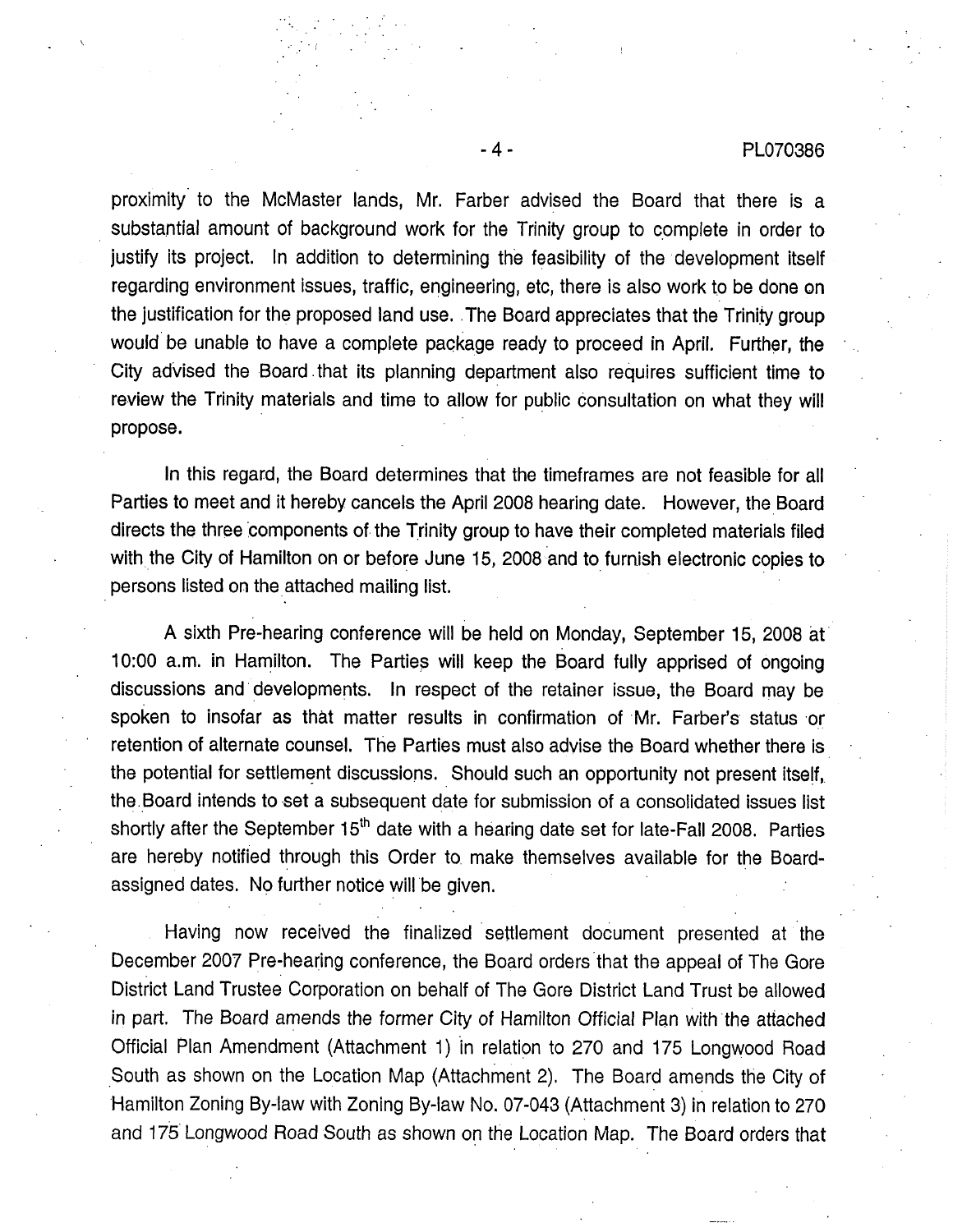# -5- PL070386

Interim Control By-law 05-041, as extended by 06-028, be repealed over 270 and 175 Longwood Road as shown on the Location Map but will remain in full force and effect in ' relation to the balance of the lands to which it applies.

The Member continues to be seized for the administrative management of this file for the balance of the Trinity appeals.

So Orders the Board.

"R. Rossi"

R. ROSSI MEMBER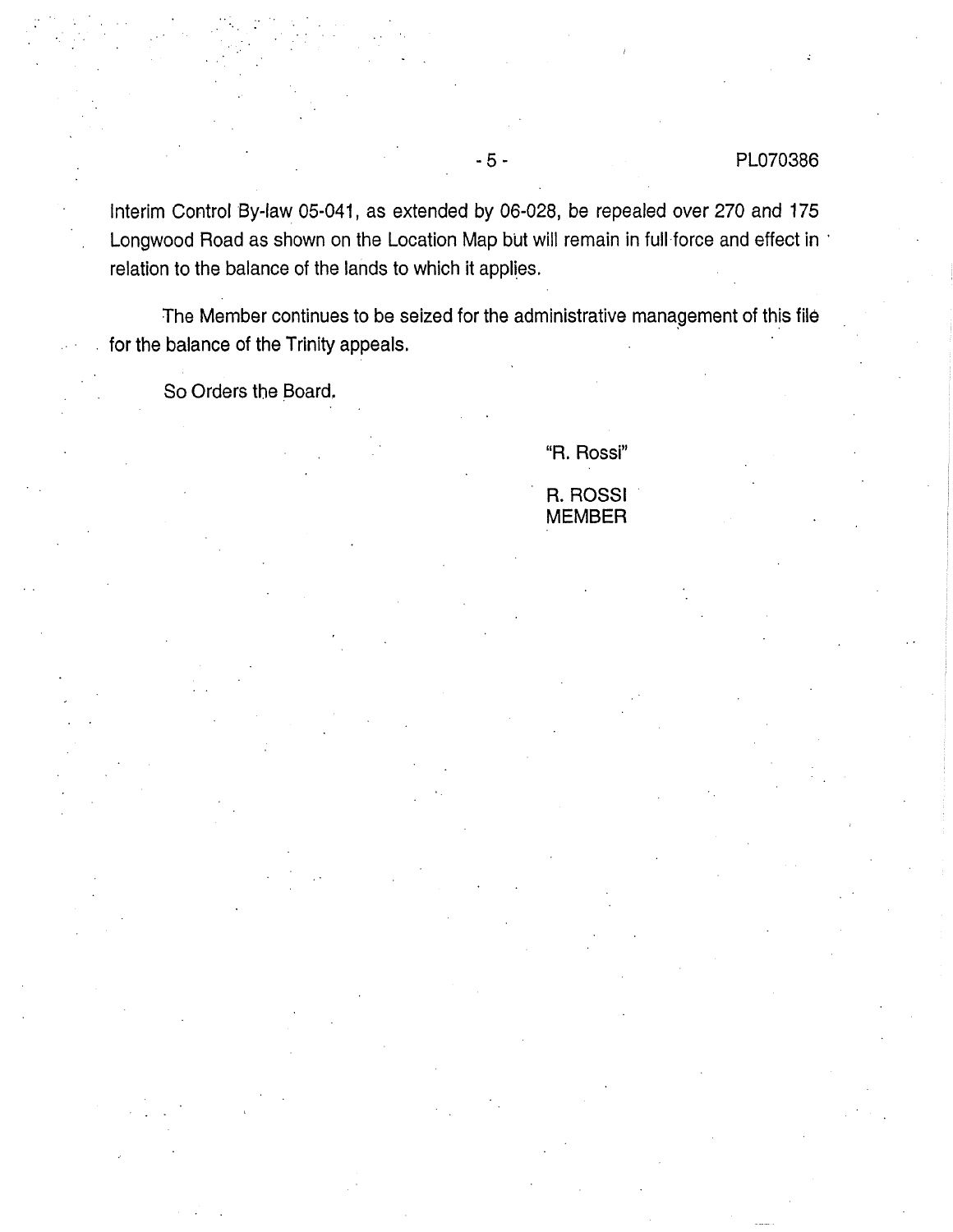#### MAILING LIST

- 6 -

Alexandra Rawlings Planning & Economic Development• **Committee** City of Hamilton City Clerk's Office, Corporate **Services** 71 Main Street West,  $7<sup>th</sup>$  Floor, City Hall

Hamilton ON L8P 4Y5

The Gore District Land Trustee Corporation c/o Randall Bocock and Eric Nanayakkara **Solicitors** Evans, Philp LLP One King Street West, Suite 1600 Hamilton ON L8P 1A4

Karen Partanen Senior OMB & Information Coordinator • Municipal Programs & Education Branch Ministry of Municipal Affairs & Housing 777 Bay Street, 3rd Floor Toronto ON M5G 2E5

Clerk City of Hamilton 12-21 King St W Hamilton ON L8P 4W7

## The following are Participants:

Jeff Bush Director, Main West Esplanade BIA 459 Main St. W. Hamilton, ON L8P 1K3

Sergio Manchia Principal & Senior Planner Planning & Engineering Initiatives Ltd. 360 James Street N, Ste 200 Hamilton ON L8L 1H5

Hamilton Metal Trading Corp.<br>• c/o Joel D. Farber Fogler Rubinoff - LLP 95 Wellington Street W., Suite 1200 TD Centre Toronto ON M5J 2Z9

**Director** 

Provincial Planning & Services Branch Ministry of Municipal Affairs & Housing 777 Bay Street, Floor 14 Toronto ON M5G 2E5

Tony Greco

Director, Lock Street BIA 230 1/2 Locke Street South Hamilton, ON L8P 4B7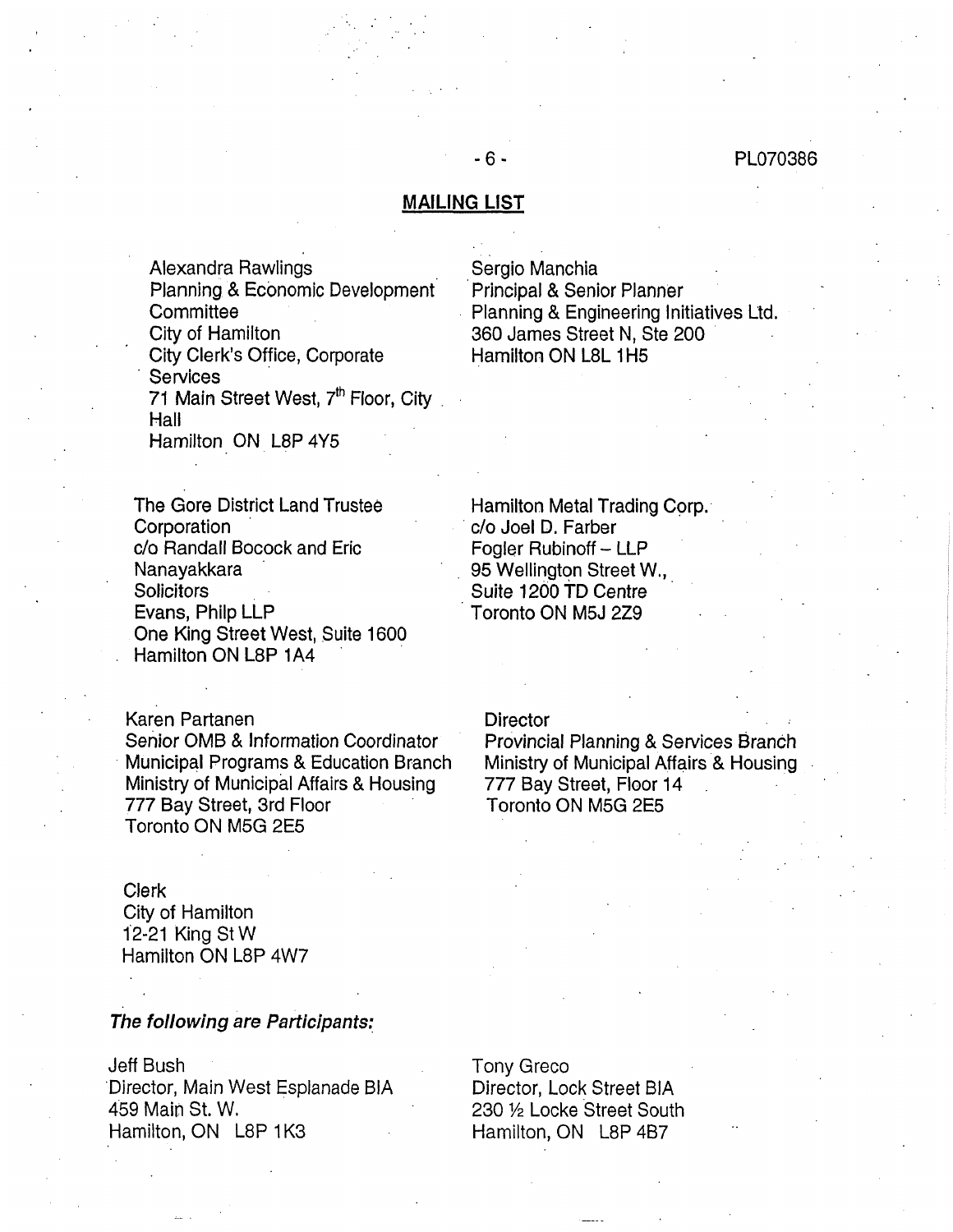# - 7 - • PL070386

Adam Stewart President, Kirkendall Neighbourhood Association· P.O. Box 25 180 James Street South Hamilton, ON L8P 4V1

Sean Burak 456 Herkimer Street Hamilton, ON

Keith Birch 702-24 Tisdale Street South Hamilton, ON L8N 2V9

The following wish only to receive a copy of the order:

Kim Wachta 39 Kipling Road Hamilton, ON L8S 3X2

Dale Brown 203-77 James Street N, Hamilton, ON L8R 2K3

Amanda Hobbins for Ted McMeekin, MPP 299 Dundas Street E. PO Box 1240 Waterdown, ON L0R 2H0 John Wigle

 $\mathbf{r} = \mathbf{r} \times \mathbf{r}$ 

President, Ainslie Wood/Westdale Community Association of Resident Homeowners Inc. 221-1063 King Street West Hamilton, ON L8S 4S3

David Simpson Westdale Village BIA 950 King Street W. Hamilton, ON L8S 1K8

Stephanie Hilson 26 Beulah Avenue Hamilton, ON LSP 4G9

Neville Humm 23 Rossmore Avenue Hamilton, ON L8P 2N2

Joseph Rosati 4 Vinehill Drive Stoney Creek, ON L8G 4Y5i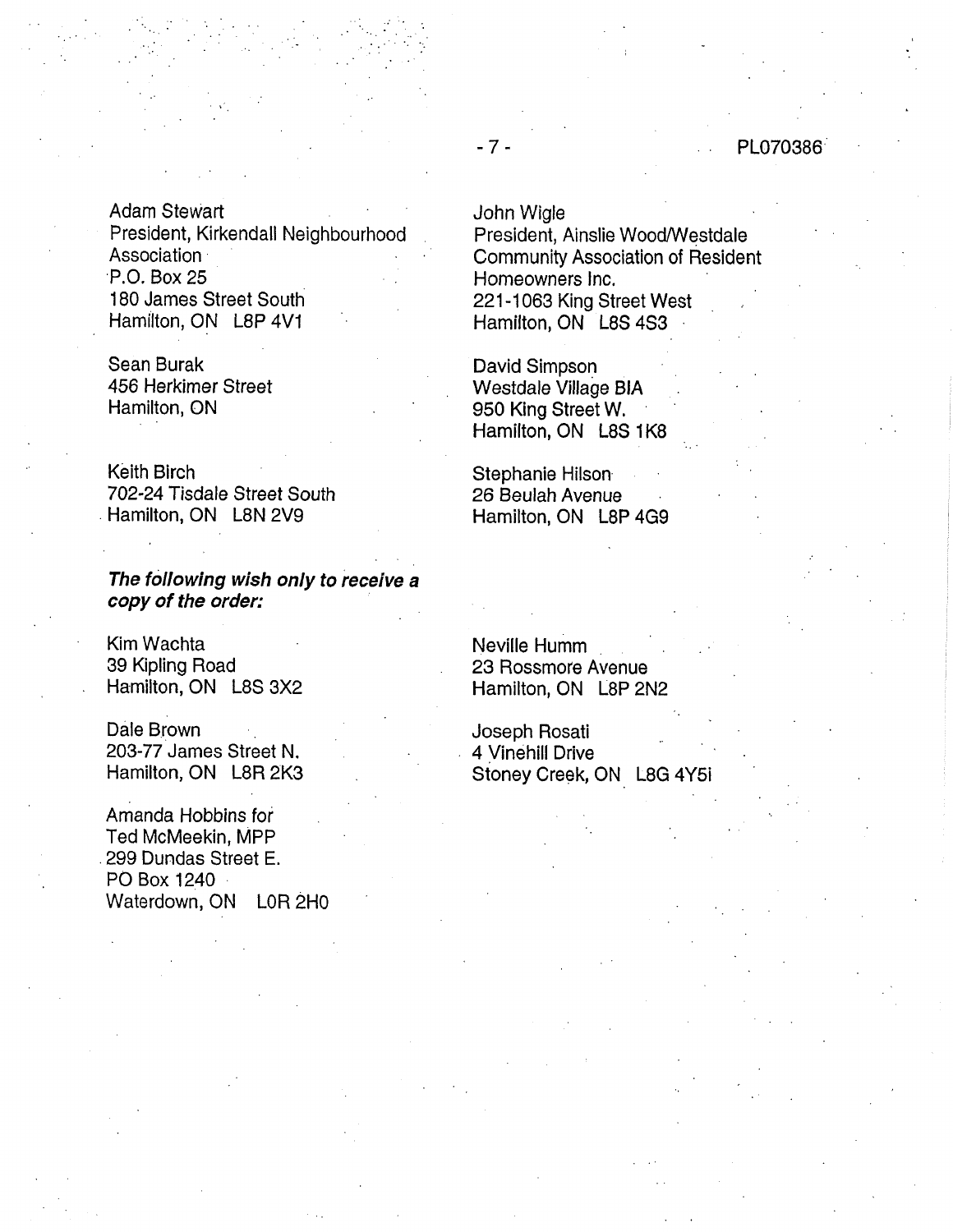## Attachment 3

Authority:. Item 14, Economic Development and Planning Committee Report 07-003 (PED07005) CM: February 15, 2007

Bill No. 043

## CITY OF HAMILTON

#### BY, LAW NO. 07-043

#### To Amend By-law 05-200 to create a new Research and Development Industrial Zone for the City of Hamilton

WHEREAS the City of Hamilton has in force several Zoning By-laws which apply to the different areas incorporated into the City by virtue of the City of Hamilton Act. 1999. S.O. 1999, Chap. 14;

AND WHEREAS the City of Hamilton Is the lawful successor to the former Municipalities Identified in Section 1.7 of By-law 05-200;

AND wHEREAS it Is desirable to enact a new Zoning By-law to comprehensivelY deal with zoning throughout the City;

• AND wHEREAS the said new comprehensive Zoning By.law is being enacted and is coming into force and effect in several stages;

AND wHEREAS, the first stage of the Zoning By-law, being By-law 05-200, came into force on May 25, 2005, and the second stage of the Zoning By-law, being By-law 06-166 to amend By-law 05-200, passed by Council on June 14, 2006 Is under appeal;

AND WHEREAS this By-law creates  $a$  new Industrial  $-$  Research and Development Zone amending certain provisions of By-law 05-200 not including those provisions which may be affected by the appeal of By-law 06-166; and, applying to the West Hamilton Innovation District lands within the City;,

AND WHEREAS the proposed change in zoning will be in conformity with clal Plan for the City of Hamilton upon finalization of proposed Offldal Plan Amendment No. 210.

NOW THEREFORE the Council of the City of Hamllton enacts as follows: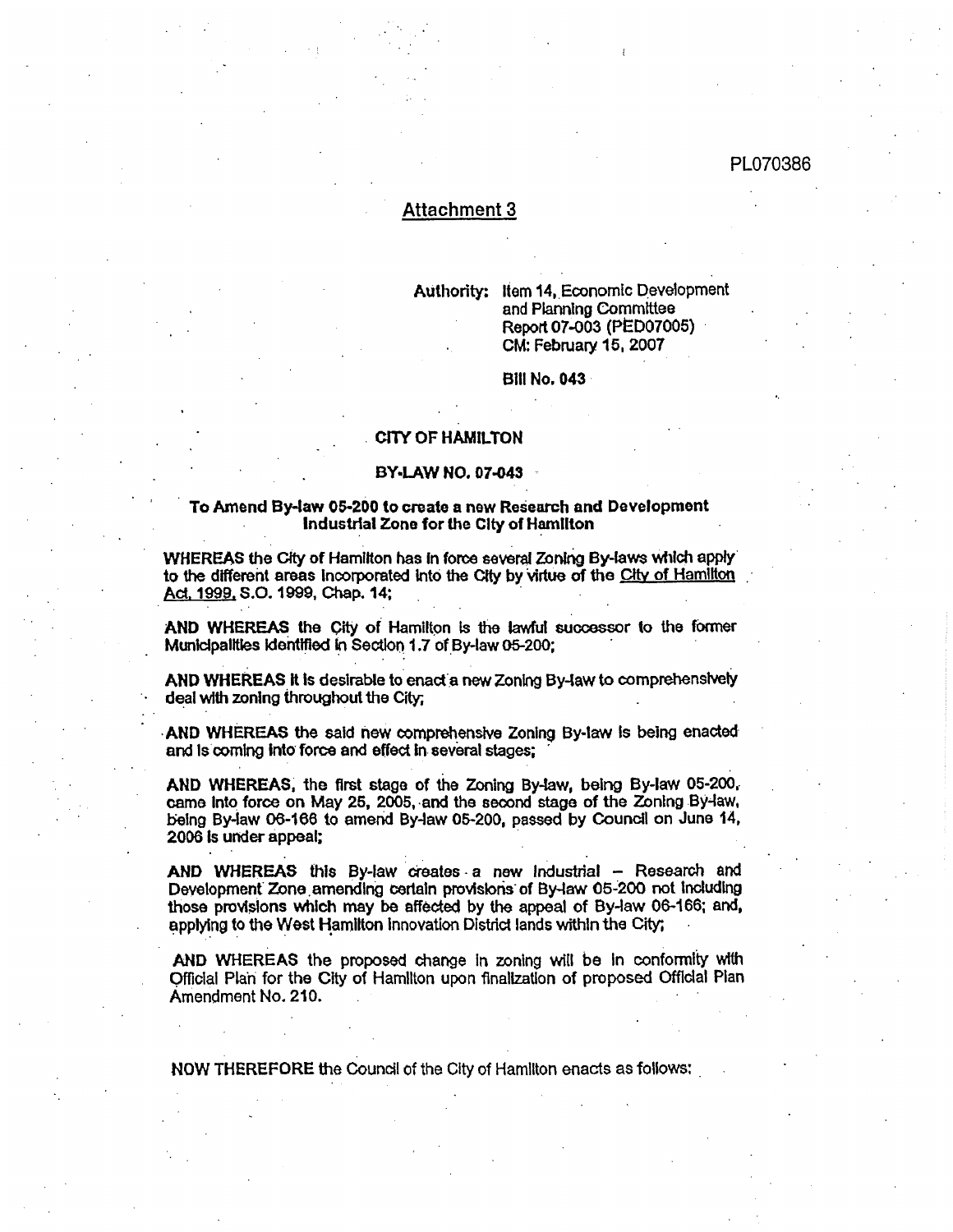By-law to create a new Research and Development Industrial Zone Page 2 of 18

Section 2.1 of By-law 05-200 is amended by adding the following new subsection:

"d) Industrial Classification

Zone

Research and Development Zone

#### Zone Symbol M1'

- 2. Section 2.3 of By-law 05-200 is amended by adding reference Map numbered "908a, 949a, 950a, 991, 992a".
- Schedule "A" of By-law 05-200 is amended by adding the following Maps З. numbered 90826; 9494; 9504; 991, 9929 attached in Schedule 2. to this Bylaw.
- 4. Section 3 of By-law 05-200 is amended by adding the following new definitions in alphabetical order;

"Biotechnological Establishment Shall mean an establishment used for

the research, development, application, prototypical manufacturing and production of bio-organisms, which may or may not be used in a manufacturing process, and shall in no way be construed to be the slaughtering, eviscerating, rendering, or cleaning of meat, poultry, or fish or by-products thereof, or animal husbandry, or the raising of animals.

Communications Establishment Shail mean an establishment used for the broadcasting of information through various media, and shall include but not be limited to print, television, radio and electronic media and which may include facilities for the printing or broadcasting of information but shall not include a call centre.

# Computer, Electronic and Data Processing Establishment

Shall mean an establishment used for research, development, the input, prototypical manufacturing, processing and printing of data and which may include the design, manufacturing and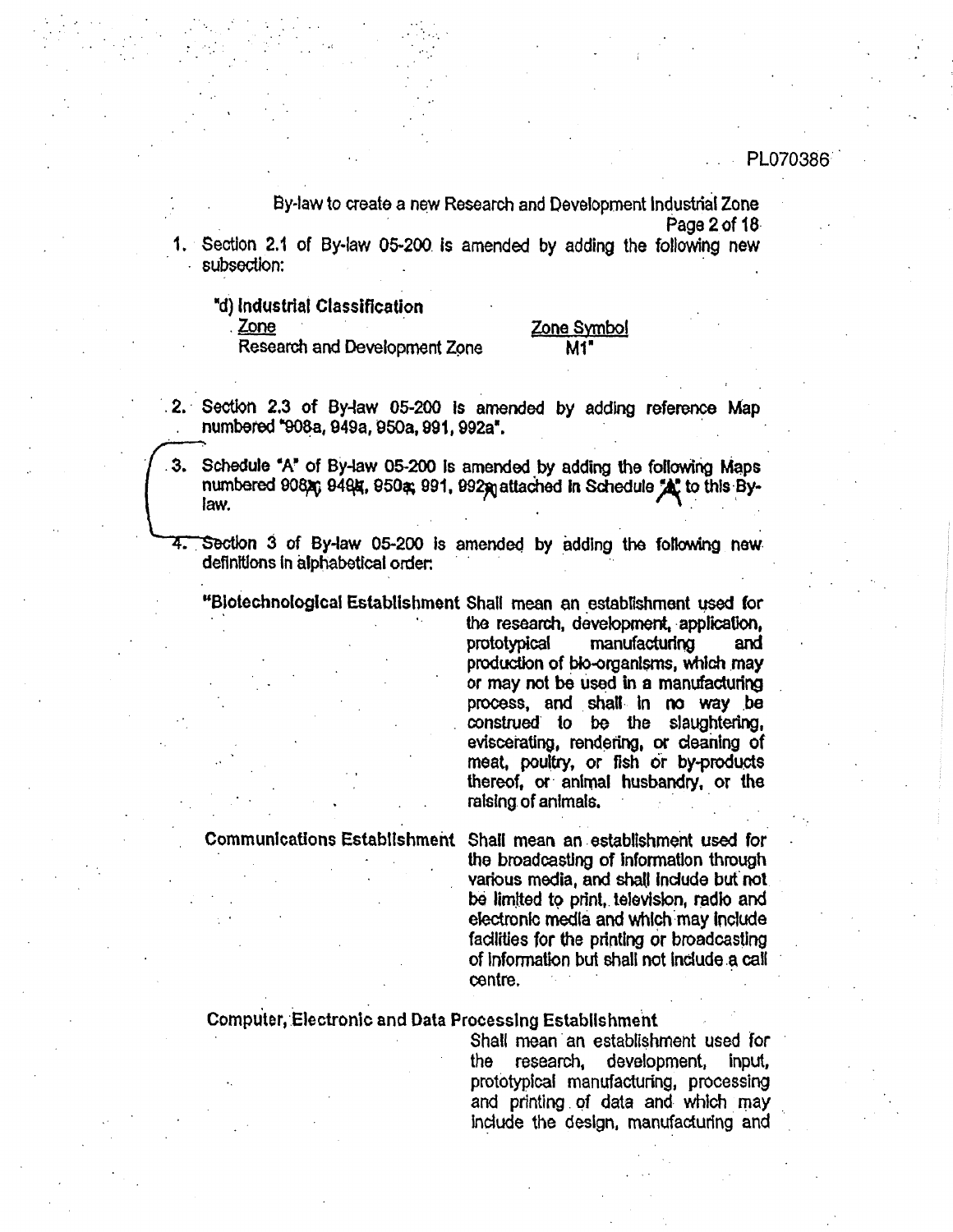By-law to create a new Research and Development Industrial Zone Page 3 of 18

distribution of electronic equipment and/or software.

Manufacturing Shall mean the production, fabrication, compounding, processing, packaging, crafting, bottling, packing, recycling or assembling of raw or semi.processed or fully-processed goods or materials.

Motor Vehicle Service Station Shall mean an establishment used for the sale of fuel, automotive accessories and/or convenience goods, the repair or replacement of parts In a motor vehicle and shall include but not be limited to the repair or replacement of mufflers, exhaust systems, shock absorbers, transmissions, gears, brakes, clutch assemblies, steering systems, tires, wheels, windshields, windows and other mechanical or electrical parts or systems, the installation of undercoating, engine tuning, lubrication and engine conversion or replacement but shall not include, a Motor Vehlde Collision Repalr, Motor Vehicle Sales and Service, Motor Vehicle Car Wash, and/or a Motor Vehlcle Wrecking Establishment.

# Pharmaceutical and Medical Establishment

Shall mean an establishment or part thereof, where research, investigation,' development, manufacturing and/or technical experimentation, related to the medical field, is carried out and shall include but not be limited to clinical testing, prototype, production facilities and overnight patient accommodation related to such research, clinical trials, investigation or experimentation.

Planned Business Centre Shall mean a group of business establishments which is planned, developed, managed and operated as a unit with shared on-site parking, and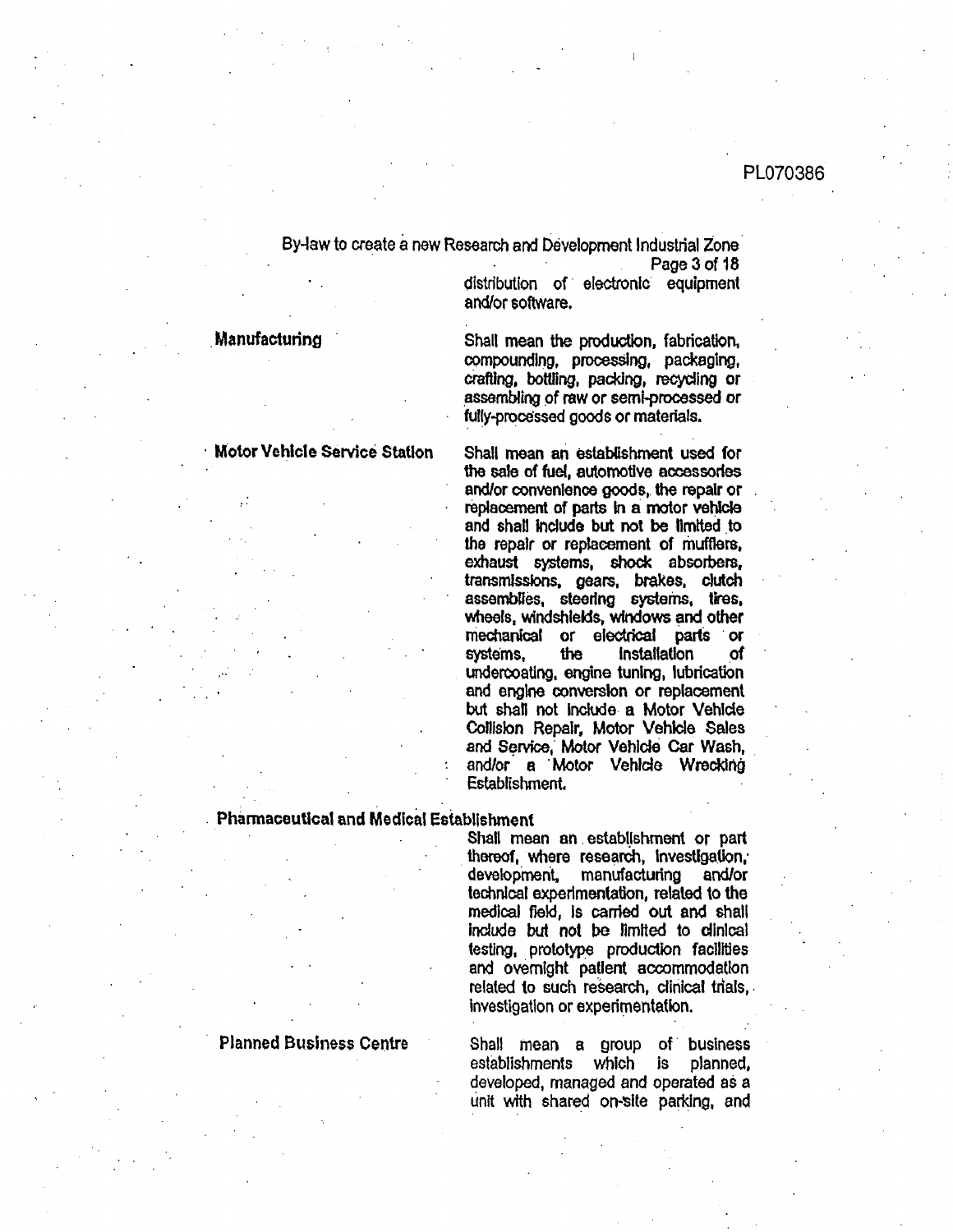By4aw to create a new Research and'Development Industrial Zone Page 4 of 18

containing four or more separated spaces for lease or occupancy,

Planting Strip Shall mean an area of land growing ornamental shrubs or trees or. both, suitable to the soil and climatic conditions of the area of land for the sole purpose of providing a buffer.

#### Research and Development Establishment

Shall mean an establishment or part thereof, for the purpose of conducting pure and applied research and experimentation in any field of science, medldne, technology and manufacturing. and shall include but not be limited to facilities such as. lecture rooms, admlnistrative offices, . laboratories, training facilities, display-rooms, pilotplants, pmtotypical manufacturing, .simulating equipment and the like, and service and machine shops to serve the Research and Development EstablishrnenL .

# Science and Technology Establishment

Shall mean an establishment where sdentifio and technological research; investigation, development,<br>manufacturing and/or technical manufacturing  $\cdot$ experimentation is carried out and shall include but not be limited to facilities such as laboratories, pilot plants and prototype manufacturing.

Warehouse Next Controller Shall mean a building used for the bulk storage and distribution of goods, but shall not include the retailing of goods."

Section 3 of By-law 05.200 is amended by deleting the definition of 'Medical 5. Clinic" and replacing it with the following definition:.

"Medical Clinic Shall<sub>-</sub> mean a building, or part thereof, which is used jointly by three or more health professionals for the purpose of consultation; diagnosis and/or treatment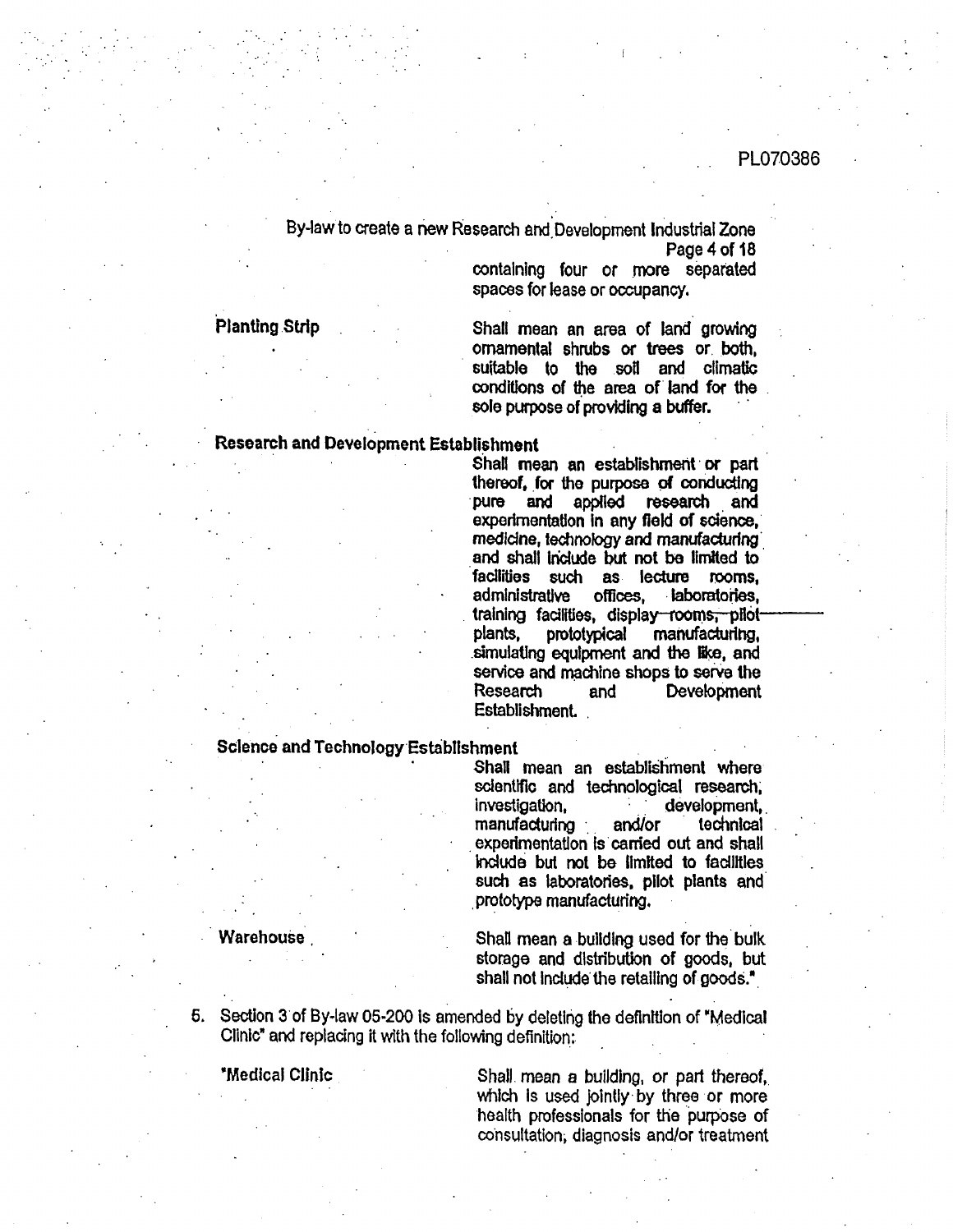By-lawto create a new Research and Development Industrial Zone Page 5 of 18

> of persons and shall Include but not be limited to laboratories, dispensaries or other similar facilities, but shall not include overnight accommodation for inpatient care resulUng from surgery."

- 6. Section 5.1 a) v) of By-law 05-200 is deleted and replaced with the following:
	- 'v) Unless otherwise regulated in this By-law, parking spaces and aisles, giving direct access to abutting parking spaces, excluding driveways extending directly from the street, shall not be located within 3.0 metres of a street line, and subject to a 3.0 metre wide planting strip being required and permanently maintained between the street line and the said parking spaces or aisle.
- 7. Section 5.6 of By-law 05-200 is amended by adding the following new subsection:

| Column <sub>1</sub>              | Column <sub>2</sub>                                                                                                                                                                                                                                                                                                              |
|----------------------------------|----------------------------------------------------------------------------------------------------------------------------------------------------------------------------------------------------------------------------------------------------------------------------------------------------------------------------------|
| <b>Residential Uses</b><br>L.    |                                                                                                                                                                                                                                                                                                                                  |
| <b>Multiple Dwelling</b>         | 1 for each dwelling unit, expect where a<br>dwelling unit is 50 square metres in gross<br>floor area or less, in which case parking<br>shall be provided at a rate of 0.3 spaces<br>for each such unit.                                                                                                                          |
| <b>Institutional Uses</b><br>II. |                                                                                                                                                                                                                                                                                                                                  |
| Day Nursery                      | 1 for each 125.0 square metres of gross<br>floor area, which accommodates such use.                                                                                                                                                                                                                                              |
| <b>Educational Uses</b>          |                                                                                                                                                                                                                                                                                                                                  |
| University, College              | 5 for each classroom plus 1 for every 7<br>seat capacity in an auditorium, theatre or<br>stadium or 5 spaces for every classroom<br>plus 1 space for each 23.0 square metres<br>which<br>gross floor area<br>of a<br>the<br>accommodates the auditorium, theatre or<br>stadium, whichever results in the greater<br>requirement. |
| <b>Commercial Uses</b><br>Ì۷.    |                                                                                                                                                                                                                                                                                                                                  |

"C) Park!lig Schedule for All Zones, except Downtown Zones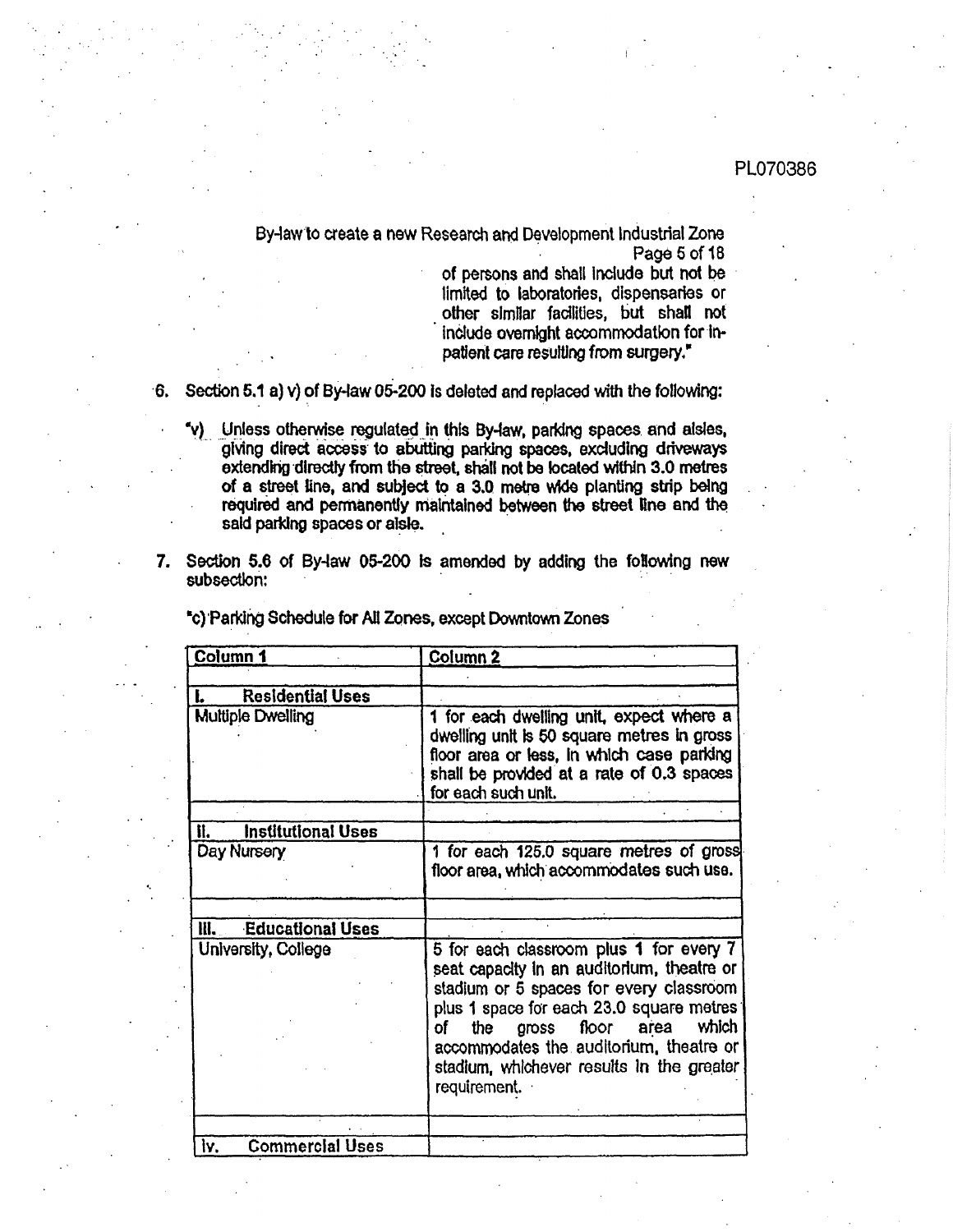By-law to create a new Research and Development Industrial Zone Page 6 of 18

.

| Conference or Convention          | 1 for each 50.0 square metres of gross                                             |
|-----------------------------------|------------------------------------------------------------------------------------|
| Centre                            | floor area, which accommodates such use.                                           |
| Hotel                             | 1 for each guest room.                                                             |
| Medical Clinic, Medical Office    | 1 for each 16.0 square metres of gross floor                                       |
|                                   | area, which accommodates such use.                                                 |
| Motor Vehicle Service Station     | 4 for each service bay                                                             |
| <b>Office</b>                     | 1 for each 30.0 square metres of gross floor<br>area, which accommodates such use. |
| Other Commercial Uses not         | 1 for each 30.0 square metres of gross floor                                       |
| <b>Listed Above</b>               | area, which accommodates such use.                                                 |
| <b>Industrial Uses</b><br>V.      |                                                                                    |
| <b>Biotechnological</b>           | 1 for each 50.0 square metres of gross                                             |
| <b>Establishment</b>              | floor area, which accommodates such use.                                           |
| Communications                    |                                                                                    |
| <b>Establishment</b>              |                                                                                    |
| Computer, Electronic and Data     |                                                                                    |
| Processing                        |                                                                                    |
| <b>Establishment</b>              |                                                                                    |
| Laboratory                        |                                                                                    |
| <b>Pharmaceutical and Medical</b> |                                                                                    |
| <b>Establishment</b>              |                                                                                    |
| <b>Printing Establishment</b>     |                                                                                    |
| <b>Research and Development</b>   |                                                                                    |
| <b>Establishment (not</b>         |                                                                                    |
| located In a M1 Zone)             |                                                                                    |
| <b>Science and Technology</b>     |                                                                                    |
| <b>Establishment</b>              |                                                                                    |
| <b>Research and Development</b>   | 1 for each 75.0 square metres of gross                                             |
| Establishment within an M1        | floor area, which accommodates such use,                                           |
| Zone                              | except for that portion of the building used                                       |
|                                   | warehouse<br>laboratory,<br>for<br>$\circ$                                         |
|                                   | manufacturing uses where 1 for each 115                                            |
|                                   | square metres of gross floor area shall be                                         |
|                                   | required.                                                                          |
| Manufacturing,                    | 1 for each 115.0 square metres of gross                                            |
| Warehouse                         | floor area, which accommodates such                                                |
|                                   | use."                                                                              |
|                                   |                                                                                    |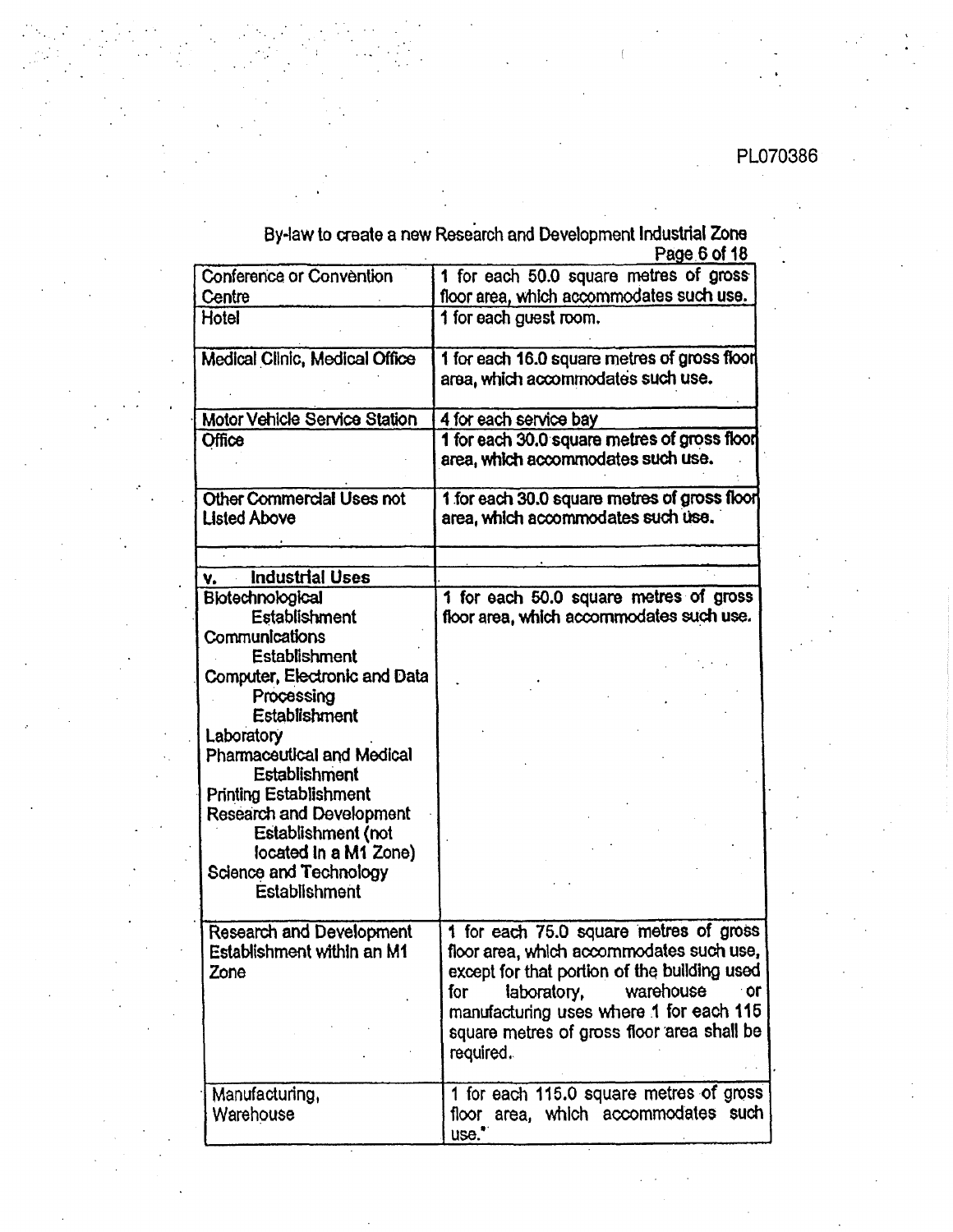By-law to create a new Research and Development Industrial Zone Page 7 of 18

8. By-law 05-200 is amended by adding the following new Section:

"SECTION 9: INDUSTRIAL ZONES

# 9.1 RESEARCH AND DEVELOPMENT (M1) ZONE

No person shall erect, or use any building in whole or in part, or use any land in whole or in part, within a Research and Development (M1) Zone for any purpose other than one or more of the following uses, or uses accessory thereto. Such erection or use shall also comply with the prescribed regulations:

9.1.1 PERMITTED USES

Biotechnological Establishment **Commercial Parking Facility** Communications Establishment Computer, Electronic and Data **Processing Establishment** 

Conference or Convention Centre Day Nursery **Financial Establishment** Hotel

Laboratory

Manufacturing

Medical Clinic

Medical Office. Motor Vehicle Service Station

**Office** 

Personal Services

Pharmaceutical and Medical Establishment

**Printing Establishment** 

**Repair Service** 

**Research and Development** 

Establishment Restaurant

Retail

Science and Technology Establishment Warehouse

#### 9.1.2 PROHIBITED USES

Notwithstanding Section 9.1.1, a drive through facility is a prohibited use, along with the following types of manufacturing uses, except if these uses are considered only as an accessory use to another permitted manufacturing use: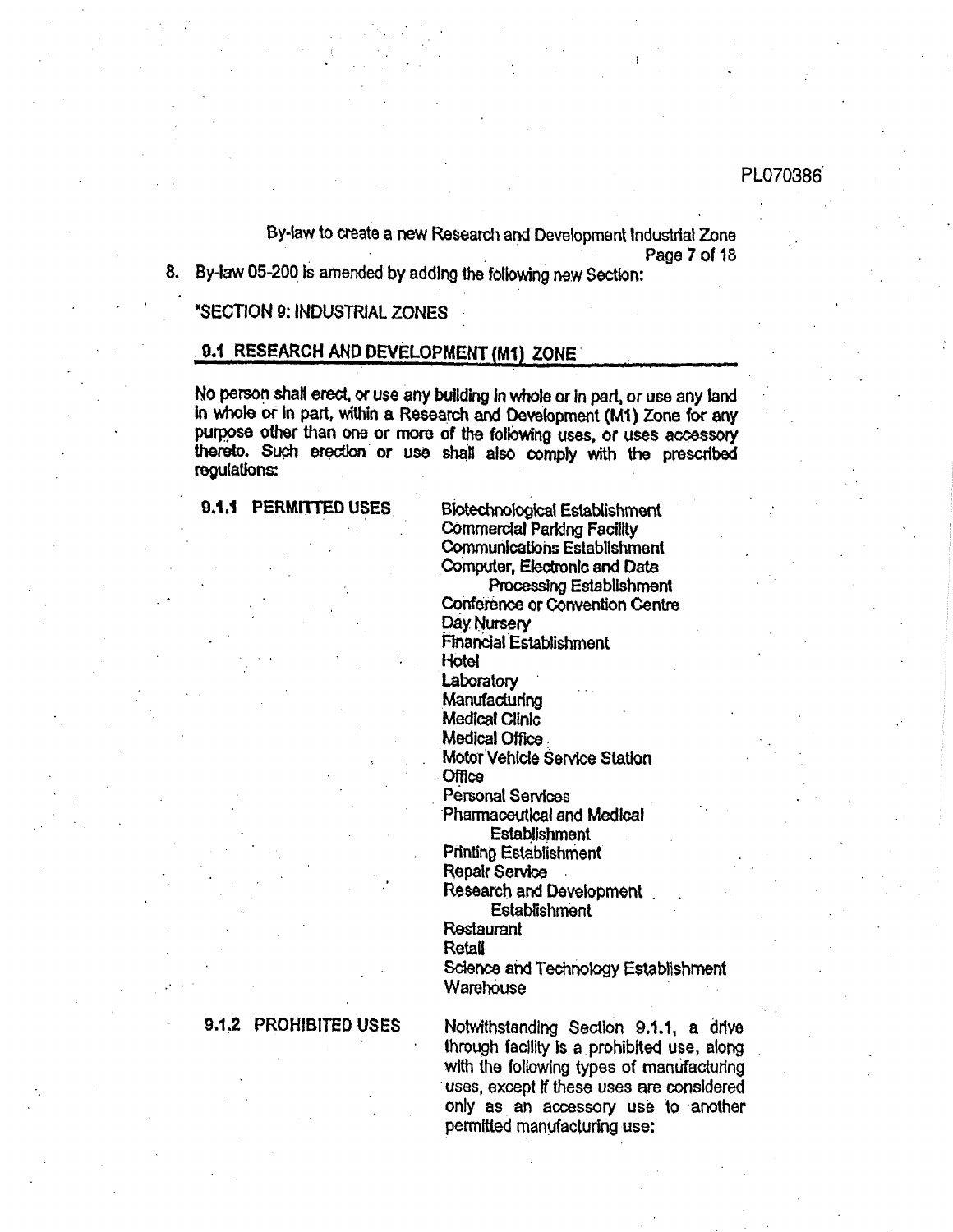# By-law to create a new Research and Development Industrial Zone Page 8 of 18

**Beverage Distillation** 

Manufacturing of Asbestos, Phosphate or Sulphur Products

Production Primary of Chemicals. Synthetic Rubber, Plastic, Asphalt or Cement; not including mbang, blending, treatment or similar **DIOCESS** 

Processing or Refining of Petroleum or Coal

Processing, Milling or Packaging of **Animal Feed** 

Salvage, Recycling or Scrap Yard

Slaughtering, Eviscerating, Rendering or Cleaning of Meat, Poultry or Fish or by-products thereof

Smelting, Refining, Rolling, Forging, or **Extruding of Ore or Metal** 

Stamping, Blanking or Punch-Pressing of **Metal** .

Tanning or Chemical Processing of Pelts or Leather

Vulcanizing of Rubber or Rubber Products

**Explosives Manufacturing** Pulp and Paper Mills

# 9.1.3 REGULATIONS

a) Maximum Yard Abutting - D a Street

Maximum 2.0 metres for the ground floor of a building, except where a visibility triangle shall be provided for a driveway access; and,

Notwithstanding i) above, for any lot abutting the existing Frid Street and Chatham Street, no minimum or maximum yard shall apply.

b) Maximum Building **Height** 

38.0 metres

li)

 $\mathbf{c}$ Area for Office Use

Maximum Gross Floor No office building shall have a gross floor area of 10,000 square metres or greater.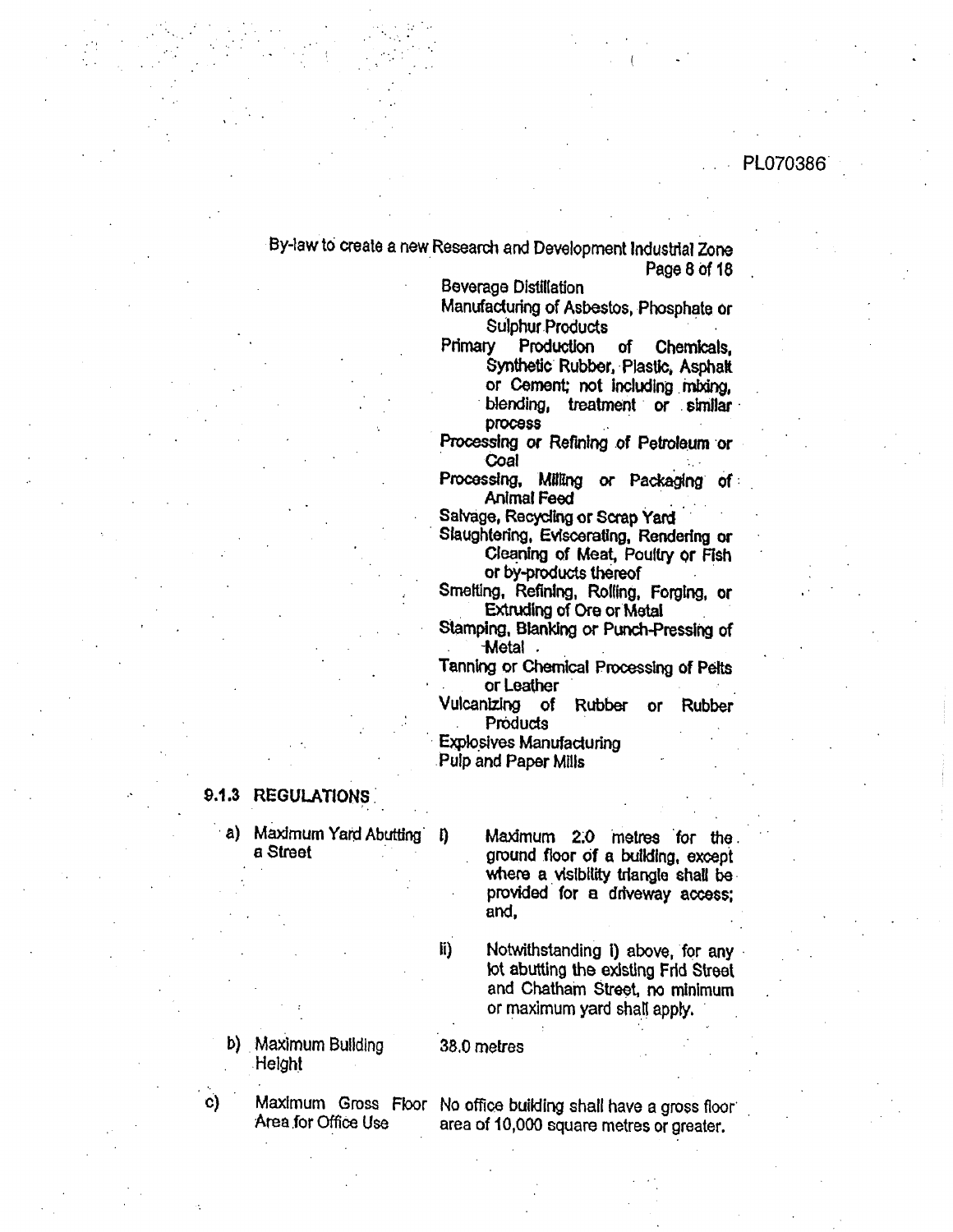By-law to create a new Research and Development Industrial Zone Page 9 of 18 d) Parking  $\mathbf{I}$ In. accordance with the requirements of Section 5;  $\mathbf{ii}$ Notwithstanding Section 5.6.c) iv. of this By-law, no parking shall be required for any the following uses:

> Financial Establishment; Personal Services; Restaurant: Retail.

e) Location and Screening of Outdoor Storage and Outdoor Assembly

Outdoor Storage and Outdoor Assembly of goods, materials or equipment shall be permitted only as an accessory use and shall be screened from view from any abutting street by a visual barrier in accordance with Section 4.19 of this Bylaw.

f) Size and Location Restriction of Commercial and . Institutional Uses within a Building

Except where located within an existing Planned Business Centre. the following uses shall only be permitted on the ground floor of a building in which the building has a minimum gross floor area of 2,000 square metres having a minimum 2 storey building height:

Day Nursery; **Financial Establishment:** Personal Services; Restaurant: Retail.

In the case of i) above, the second storey shall not be less than 75% of the gross floor area of the ground floor.

An individual retail establishment shall be restricted to a maximum gross floor area of 500 square metres.

iii)

II).

i)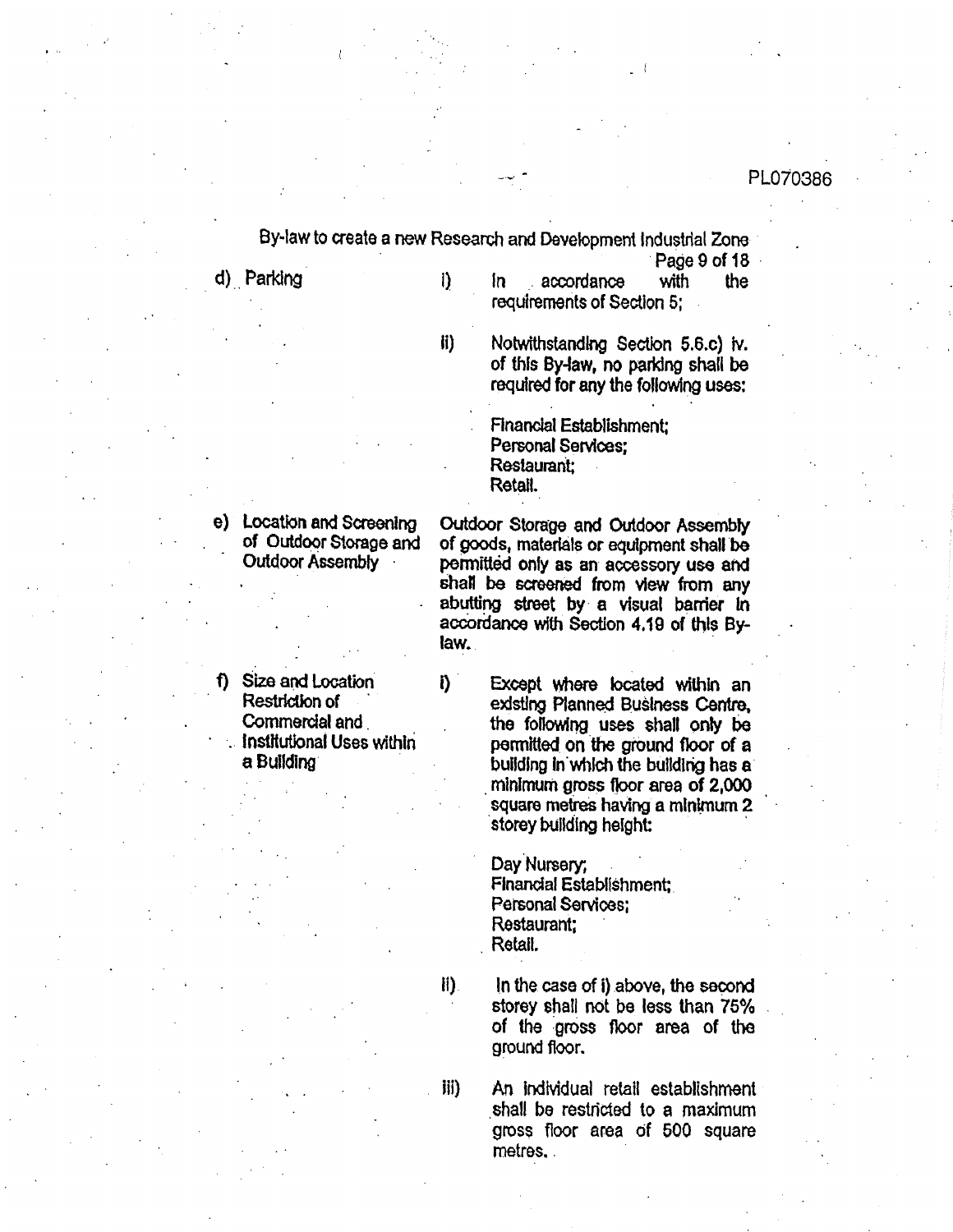# • . PL070386

o

By4aw to create a new Research and Development Industrial Zone Page 10 of  $18$ 

g) Location of Manufacturing, **Motor Vehicle Service** Station, Repair Service, and Warehouse Uses

The following uses shall only be permitted within an existing building:

Manufacturing; Motor Vehlde Service Station; • Repair Service; Warehouse."

- ,Schedule "C" of By-law 05-200 is amended by adding addlt!onal s pscla! exceptions as follows:
	- "6. Notwithstanding Sections 9.1.1 and 9.1.3 of this By-law, within the boundaries Of the lands affected by this subsection and zoned Research and Development (M1) Zone, Identified on Maps 950a and 992a of Schedule "A" $-$  Zoning Maps, the following shall apply:
		- a. The existing railway use shall also be permitted, including any new use, building or structure accessory thereto, and subject to the planting strip in subsection (c) below not required for such use.
		- b. The building height shall not exceed a height of 22.0 metres when located within 60.0 metres of a Residential zone; and,
		- c, 'A 6.0 metre planting strip shall be required along that portion of the property line abutting a railway rlght-of-way.
		- Notwithstanding Sections 0.1.1 and 9.1.3 of fills By4aw, within the boundaries of the lands affected by this subsection and Zoned Research and Development (M!) Zone, Identified on Maps 949a, 950a and 99i of Schedule "A" - Zoning Maps, the following shall also apply:
			- a. A Museum shall also be permitted; and,

°.

7.

- b, Educational Establishment and'Multiple Dwelling uses shall also be permitted, subject to the following regulations:
	- i. The Maximum Gross Floor Area for Educational Establishment shall be limited to 14,000 square metres and. Multiple Dwelling shall be limited to 5,750 square metres;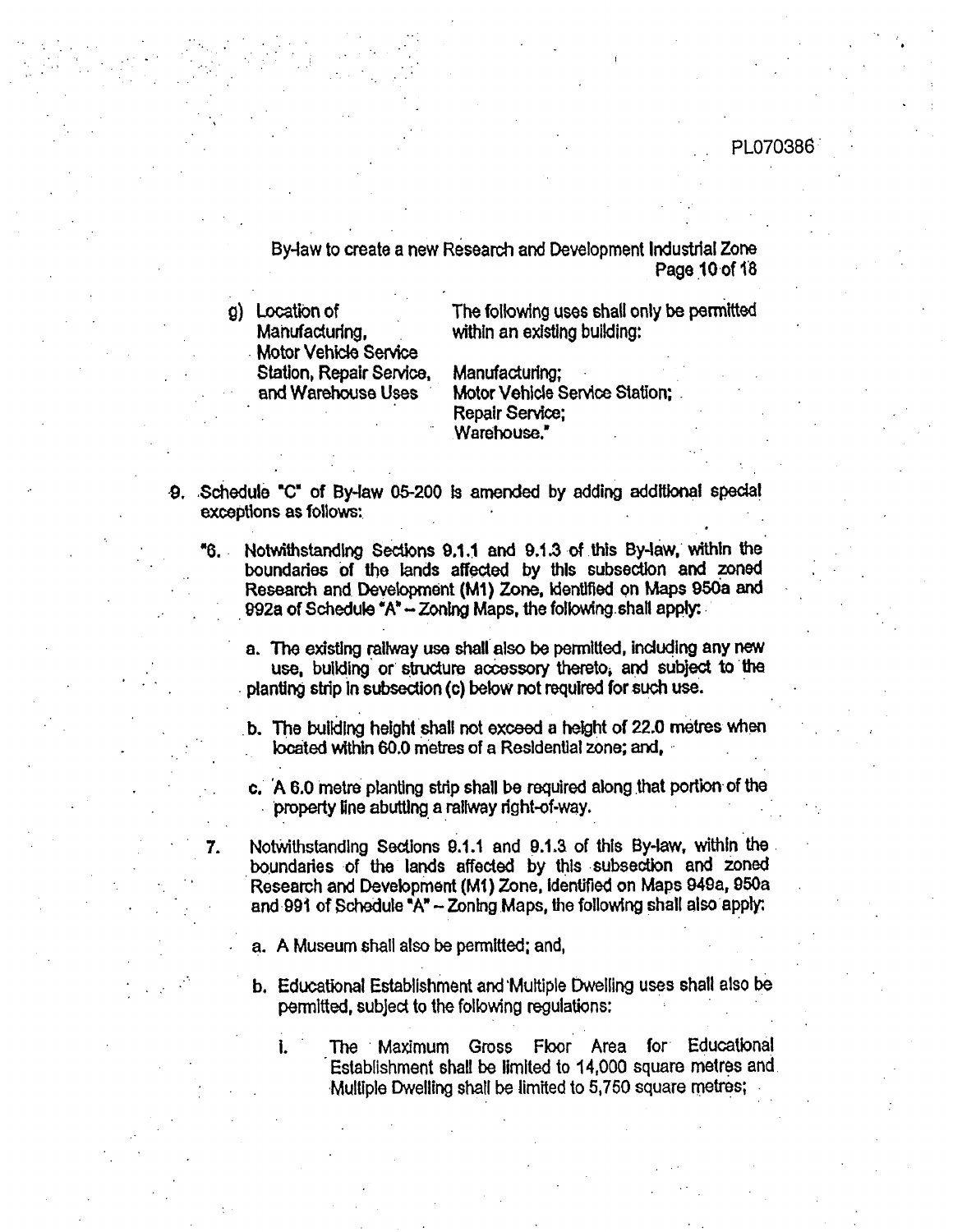By-law to create a new Research and Development Industrial Zone Page 11 of 18

 $\mathbf{II}$ .

 $\mathbf{H}$ .

Notwithstanding (i) above, the Maximum Gross Floor Area for Educational Establishment(s) may be increased beyond the 14,000 square metres, to a maximum of 46,500 square metres, provided that any additional gross floor area for such educational use shall be limited to a maximum of 33% of the total gross floor area of all existing buildings, which are used for other permitted M1 uses, located on the said lands, save and except for the following uses:

- **Educational Establishments:** 1.
- 2. Multiple Dwelling(s);
- 3. Commercial Parking Facilities; and,

4. Warehouse (as a primary use).

Notwithstanding (i) above, the Maximum Gross Floor Area for Multiple Dwelling(s) may be increased beyond the 5,750 square metres, to a maximum of 11,600 square metres, provided that any additional gross floor area for such multiple dwelling use shall be limited to a maximum of 8% of the total gross floor area of all existing buildings, which are used for other permitted M1 uses, located on the said lands, save and except for the following uses:

- 1. **Educational Establishments:**
- $2.$ Multiple Dwelling(s);
- 3. Commercial Parking Facilities; and,

Warehouse (as a primary use). 4.

Multiple dwellings shall be restricted to locating in a Iv. maximum of 2 buildings.

Notwithstanding (ii) and (iii) above, the combined total gross floor area accommodating both Educational Establishment and Multiple Dwelling uses shall not exceed 46,500 square metres."

10. The Clerk be hereby authorized and directed to proceed with the giving of notice of the passing of this By-law, in accordance with the Planning Act.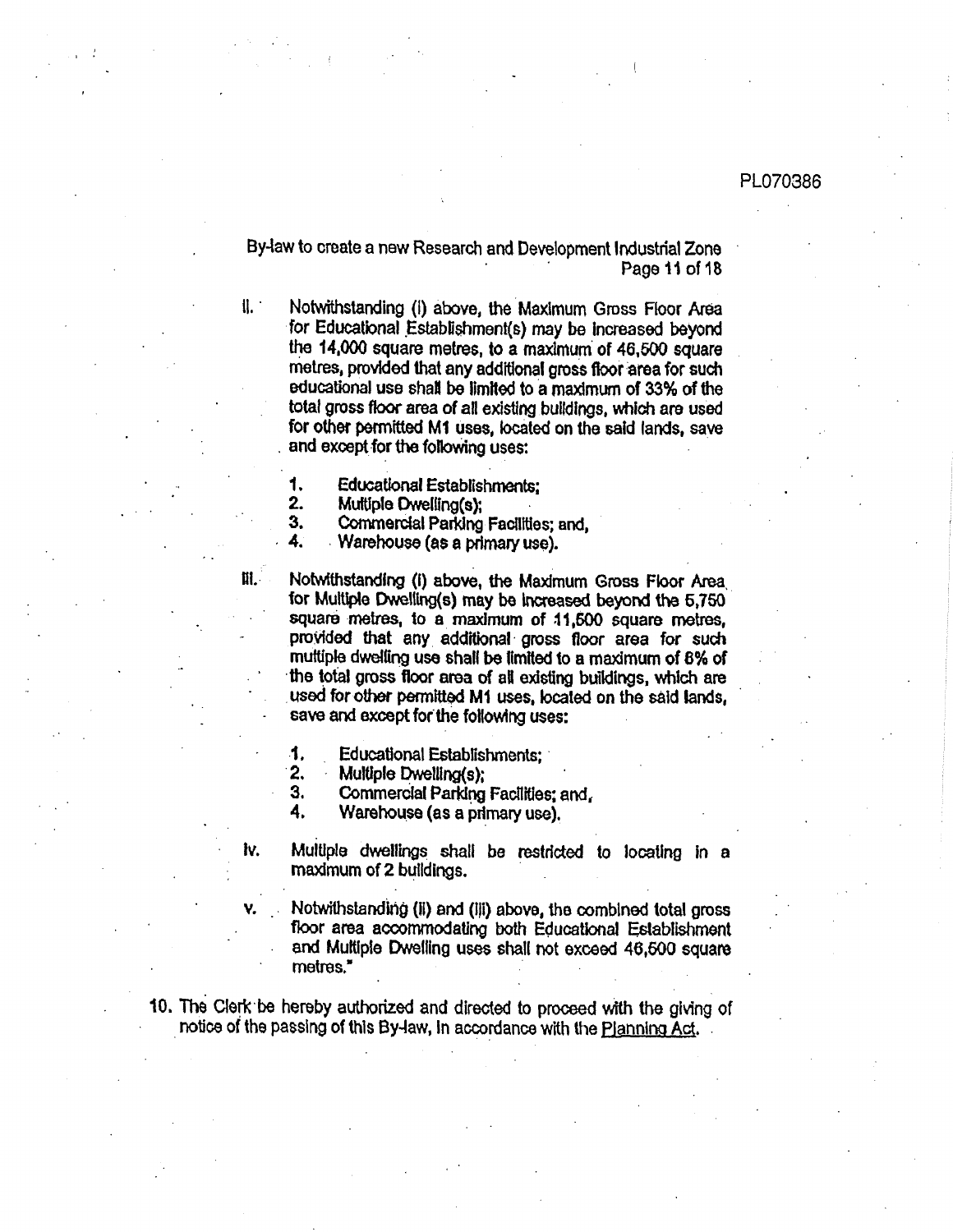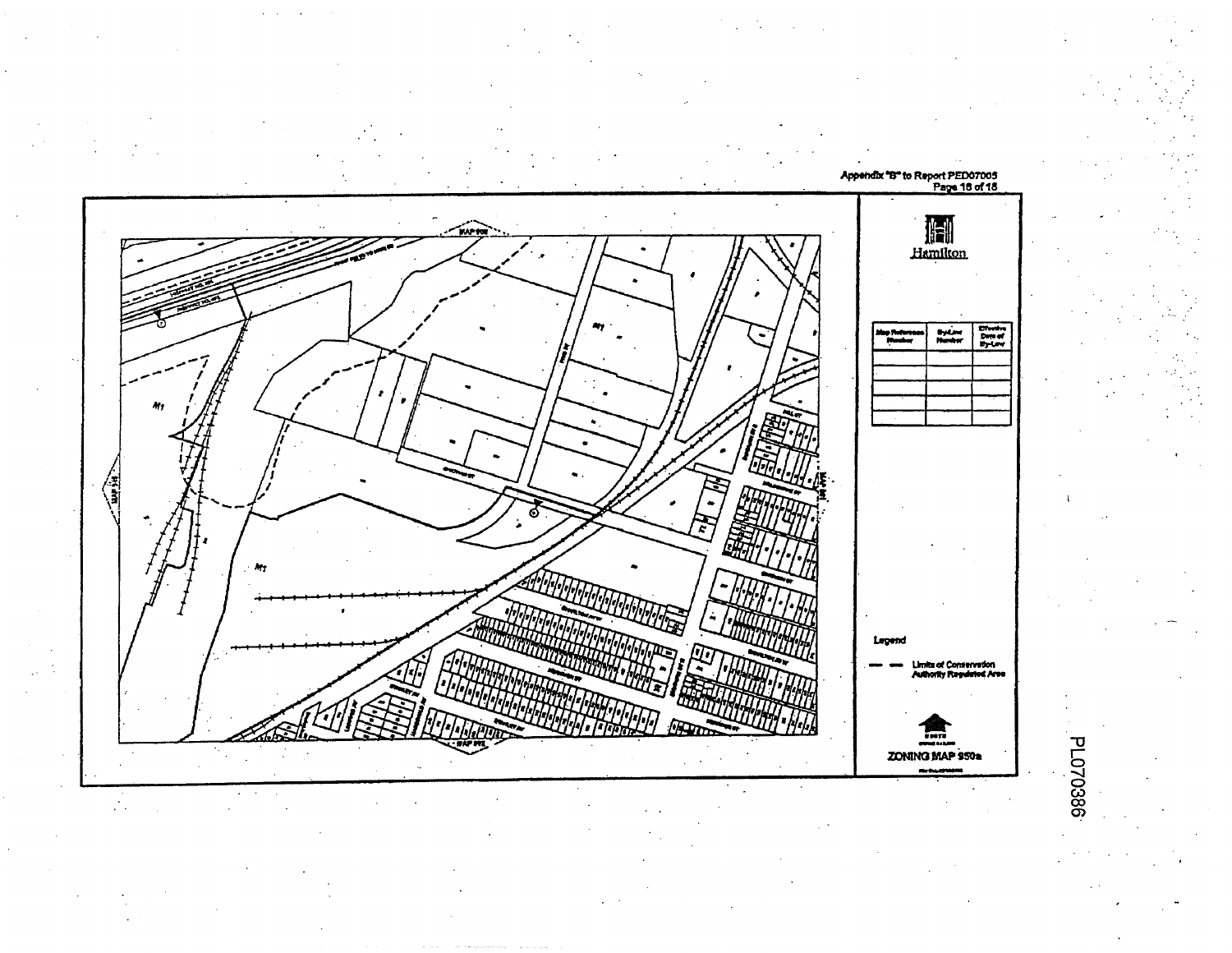